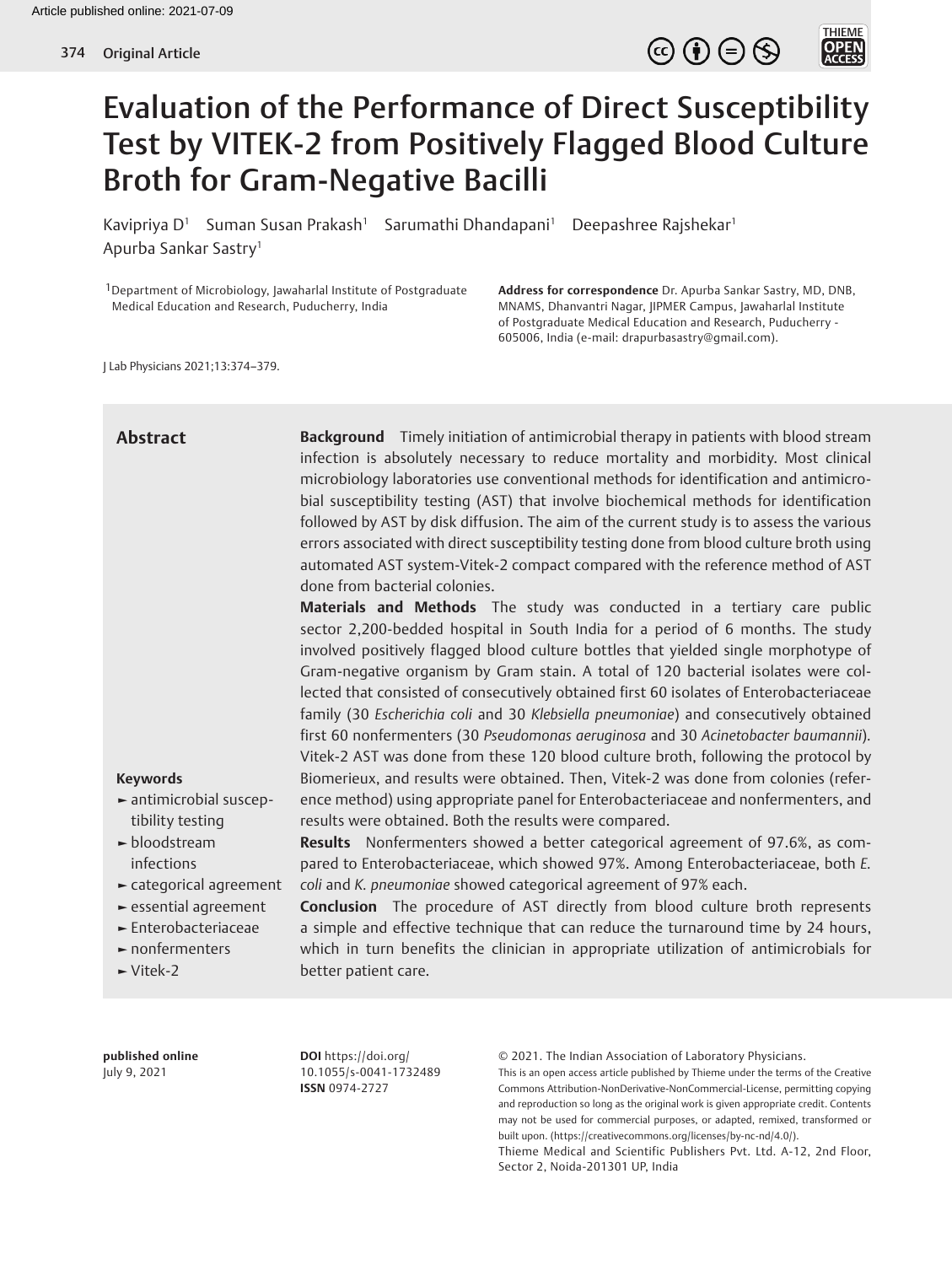Bloodstream infections (BSIs) are medical emergencies, which can cause serious morbidities as well as mortalities. BSIs are termed as the third leading cause of health care-related infections.<sup>1</sup> The gold standard diagnostic method for BSI is culturing the causative organism from blood and providing the antimicrobial susceptibility testing (AST) result for the same.<sup>2</sup> This will help in timely initiation of antimicrobial therapy. But, prolonged laboratory turnaround time (TAT) can increase mortality, time of hospital stay as well as cost of therapy. In the currently used conventional methods, empirical therapy can be started based on the Gram staining done from positive blood culture bottles.<sup>3,4</sup> And final confirmatory results are based on biochemical identification and ASTs done from colonies grown on subculture and targeted therapy is given accordingly. As the whole process takes 48 hours or even longer, the need for a robust diagnostic method arises. With every hour of delay in initiating appropriate antimicrobial agents for sepsis, there is an increase in mortality by 7.6%.<sup>5</sup>

Novel molecular methods and rapid phenotypic methods can help in faster identification, but lack the ability to identify broad range of pathogens and providing antibiotic susceptibility. Moreover, the hands-on processing time as well as monetary investments are high. So, still blood culture remains as the gold standard. Doing direct susceptibility testing (DST) on positive blood culture broth can expedite AST, at least by 24 hours. Since 1980s there have been a lot of studies aiming to standardize DST from blood culture using disc diffusion, automated and molecular testing.<sup>6-9</sup> But the categorical error varies in different methods. DST methods are shown to be feasible from previous studies as there is good correlation with reference methods. But disc diffusion done directly from broth showed mixed results.<sup>9</sup> With the advent of automation, laboratory work flows have been redesigned. Rapid susceptibility testing can be done from positive blood broth by automated Vitek system of Biomerieux. Automations help in standardizing the laboratory techniques with accurate results at a short TAT and also it is not labor intensive.10

Our study aims to assess the various errors associated with DST done with automated blood culture system compared with the reference method of AST that is done from bacterial colonies.

## **Methodology**

#### **Study Isolates**

The study was conducted in a tertiary care public sector 2,200-bedded hospital in South India from March 2018 to August 2018 (6 months). All the positive aerobic blood cultures (BACT/ALERT® VIRTUO® bioMérieux, United States; aerobic) from patients suspected of having BSIs were subjected to Gram staining. Bottles showing Gram-negative organisms on Gram stain were included for analysis. Repeated isolates from the same patient's blood culture, positive blood specimens with more than one organism in Gram smear, positive blood specimens that yielded more than one isolate after subculture, positive blood specimens whose direct Gram staining do not correlate with the growth on culture media, and positive blood specimens that yielded fastidious bacteria or yeast were excluded from the study.

#### **Procedure**

Once the blood culture bottle (BacTalert aerobic) flagged positive, it was taken out and proceeded with Gram staining. If the Gram staining was showing single morphotype of Gram-negative bacilli, the culture broth was subcultured in blood agar and MacConkey agar. After incubation for 8 hours, colonies from 5% sheep blood agar was subjected to matrix-assisted laser desorption ionization time of flight mass spectrometry (MALDI-TOF MS) for identification. Then the blood culture broth was inoculated into the Vitek-2 system. For inoculation of blood sample into the Vitek-2, the following procedures were performed.

Aspirate 8 to 15 mL blood sample from the blood culture bottle to 15 mL of gel containing tube or falcon tube. Centrifuge the tube 3,500 to 4,000 rpm for 20 minutes, using the supernatant, and make suspension in a sterile saline, McFarland range from 0.5 to 0.63 in one tube. Respective AST card was inserted based on the identification by MALDI-TOF MS (fermenter-card no. 280; nonfermenter-card no. 281) to the other tube and loaded into the Vitek-2 instrument within 20 minutes (ideally, after inoculum prepared in ≤ 30 minutes, it has to be loaded). Result was available after 8 to 16 hours.

Antibiotics for fermenter panel included were (card no. 280) ampicillin, amoxicillin/clavulanic acid, piperacillin/ tazobactam, cefuroxime, cefuroxime axetil, ceftriaxone, cefoperazone/sulbactam, cefepime, imipenem, meropenem, amikacin, gentamicin, nalidixic acid, ciprofloxacin, tigecycline, nitrofurantoin, colistin, and trimethoprim/sulfamethoxazole.

Antibiotics for nonfermenter panel included were (card no. 281) ticarcillin/clavulanic acid, piperacillin/tazobactam, ceftazidime, cefepime, imipenem, meropenem, amikacin, gentamicin, ciprofloxacin, levofloxacin, minocycline, tigecycline, colistin, and trimethoprim/sulfamethoxazole.

Based on the reports, comment has been given by the artificial intelligence data present in the system comparing with Clinical and Laboratory Standards Institute (CLSI) and The European Committee on Antimicrobial Susceptibility Testing (EUCAST) guidelines.

Results of the DST by Vitek were compared with the AST results obtained by again doing Vitek from colonies grown on subculture plate.

The performance of DST by Vitek as compared with reference (colony) AST by Vitek was expressed in terms of categorical agreement and categorical disagreement according to ISO 20776–2:2007 guidelines.<sup>11</sup> Whenever a test method yielded same susceptibility category as that of reference method, it is said to be categorically agreed. The categorical disagreement was further characterized into minor error (mE), major error (ME), and very major error (VME). When result in one method is intermediate and other method is susceptible or resistant, it is said to be mE. When reference method yields resistant category and test method yields susceptible category, this is called as very ME. When reference method result is susceptible and test method result is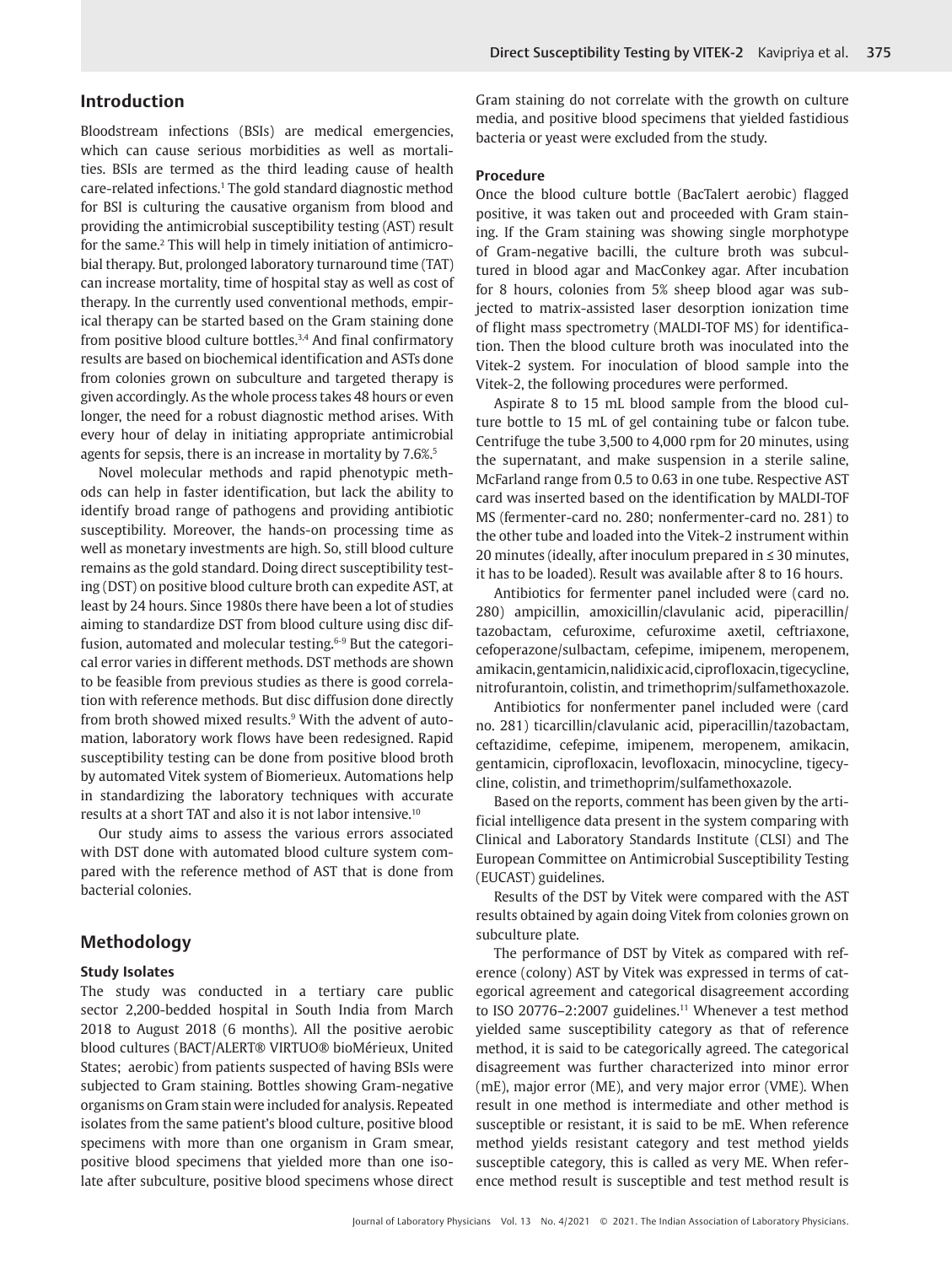resistant, it is said to be ME. Essential agreement for an isolate meant that minimum inhibitory concentrations (MICs) obtained for the test direct blood culture method was within ±1 2-fold dilution of the currently used routine method. All collected data were entered into Microsoft Excel sheet. Analysis of data was performed using SPSS software. Our study was funded by Jawaharlal Institute of Postgraduate Medical Education & Research (JIPMER) Intramural fund.

#### **Results**

One twenty positively flagged blood cultures during the study period were included in the study. For analysis to be valid, a minimum of 30 isolates should be included.12 So, 60 isolates in Enterobacteriaceae family were included, which comprise 30 *Escherichia coli* and 30 *Klebsiella pneumoniae*. Also, 60 nonfermenters were included, with 30 *Pseudomonas aeruginosa* and 30 *Acinetobacter baumannii.*

As explained in **►Table 1**, nonfermenters showed a better categorical agreement of 97.6% compared with Enterobacteriaceae, which showed 97%. Among Enterobacteriaceae, both *E. coli* and *K. pneumoniae* showed categorical agreement of 97% each. Nonfermenters behaved in a different way. *P. aeruginosa* showed an excellent categorical agreement of 99.4%, whereas *A. baumannii* showed 95.8% which was least among all the four.

Assessment of categorical disagreement was also done. mE was highest in *A. baumannii* (3.8%), ME and VME were highest in *K. pneumoniae* (1.2 and 0.5%, respectively). Essential agreement was 97.1%. *P. aeruginosa* showed an excellent essential agreement of 99.4%. *A. baumannii* showed maximum essential disagreement (4.2%) among the isolates tested.

For selective reporting of antibiotics, analysis of DST and AST of individual antibiotics should be done. Among Enterobacteriaceae, most of the antibiotics in the Vitek panel showed an excellent categorical agreement > 95% except piperacillin/tazobactam and nitrofurantoin that

showed only 93.3 and 85.0%, respectively. Categorical disagreement was more than acceptable level (> 3%) in mE for amoxicillin/clavulanic acid (3.3%), piperacillin/tazobactam (5.0%), imipenem (3.3%), and nitrofurantoin (13.3%). ME and VME were showing acceptable levels of categorical disagreement (< 3%). Essential disagreement of > 3% was seen in piperacillin/tazobactam (6.7%), imipenem (5.0%), meropenem (3.4%), amikacin (3.3%), gentamicin (3.3%), ciprofloxacin (3.4%), and nitrofurantoin (15.0%) as shown in **►Table 2**.

Nonfermenters also showed excellent categorical agreement > 95% except levofloxacin (91.7%) and minocycline (90.0%). ME and VME showed excellent categorical agreement > 97%, but mE showed categorical disagreement > 3% for ticarcillin/clavulanic acid (95.0%), levofloxacin (8.3%), minocycline (10.0%), and tigecycline (3.3%) as shown in **►Table 3**.

### **Discussion**

Rapid AST for invasive infections like BSI is the need of the hour. Even though molecular mechanisms of resistance to different antibiotics can be detected by nucleic acid amplification tests, the practical utility is less. On a clinical perspective, rapid identification of antibiotics to which organism is susceptible is more important to modify the empirical antibiotics.13 Most of the studies were done based on disk diffusion method directly from blood culture broth and other clinical samples such as urine, bile, and respiratory samples.<sup>6,14</sup> Here comes the importance of an automated AST system with software and disposable reagent cards like Vitek that has shorter TAT and gives MIC values also. There are only few studies, conducted on this idea, which implemented laborious workflow involving bacterial pellets as extra step.<sup>15-19</sup> We have used supernatant after centrifugation as bacterial inoculums. And also most of the similar studies have used AST-N020, AST-202, AST-NO09 Vitek cards. We have used card no. N280 for fermenter organism and card no. N281 for nonfermenter

| Organisms and antibiotic<br>tested         | Categorical<br>agreement,<br>$n(\%)$ | Categorical disagreement, n (%) among<br>isolate-antibiotic combinations tested |              |               |              | <b>Essential agreement</b> |                  |
|--------------------------------------------|--------------------------------------|---------------------------------------------------------------------------------|--------------|---------------|--------------|----------------------------|------------------|
| $(n^*Ab = N)$                              |                                      | <b>Minor</b>                                                                    | <b>Major</b> | Very<br>major | <b>Total</b> | Agreed                     | <b>Disagreed</b> |
| Enterobacteriaceae<br>$(60*18=1,080)$      | 1048 (97.0%)                         | 16 (1.4%)                                                                       | 12(1.1%)     | $4(0.4\%)$    | 32(3.0%)     | 1,044 (97.7%)              | 36 (3.3%)        |
| Escherichia coli<br>$(30*18=540)$          | 524 (97.0%)                          | $10(1.8\%)$                                                                     | $5(0.9\%)$   | $1(0.1\%)$    | $16(3.0\%)$  | 521 (96.4%)                | 19 (3.6%)        |
| Klebsiella pneumoniae<br>$(30*18=540)$     | 524 (97.0%)                          | 6(1.1%)                                                                         | 7(1.2%)      | 3(0.5%)       | $16(3.0\%)$  | 523 (96.7%)                | 17(3.3%)         |
| Nonfermenters<br>$(60*15=900)$             | 878 (97.6%)                          | 19(2.1%)                                                                        | $2(0.2\%)$   | $1(0.1\%)$    | 22(2.4%)     | 878 (97.6%)                | 22(2.4%)         |
| Pseudomonas aeruginosa<br>$(30*15=450)$    | 447 (99.4%)                          | $2(0.4\%)$                                                                      | $1(0.2\%)$   | 0(0.0)        | $3(0.6\%)$   | 447 (99.4%)                | 3(0.6%)          |
| Acinetobacter baumannii<br>$(30*15 = 450)$ | 431 (95.8%)                          | 17(3.8%)                                                                        | $1(0.2\%)$   | $1(0.2\%)$    | 19 (4.2%)    | 431 (95.8%)                | 19 (4.2%)        |

**Table 1** Performance of direct DST test compared with reference (colony) AST method test by automated VITEK-2 System

Abbreviations: AST, antimicrobial susceptibility testing; DST, direct susceptibility testing.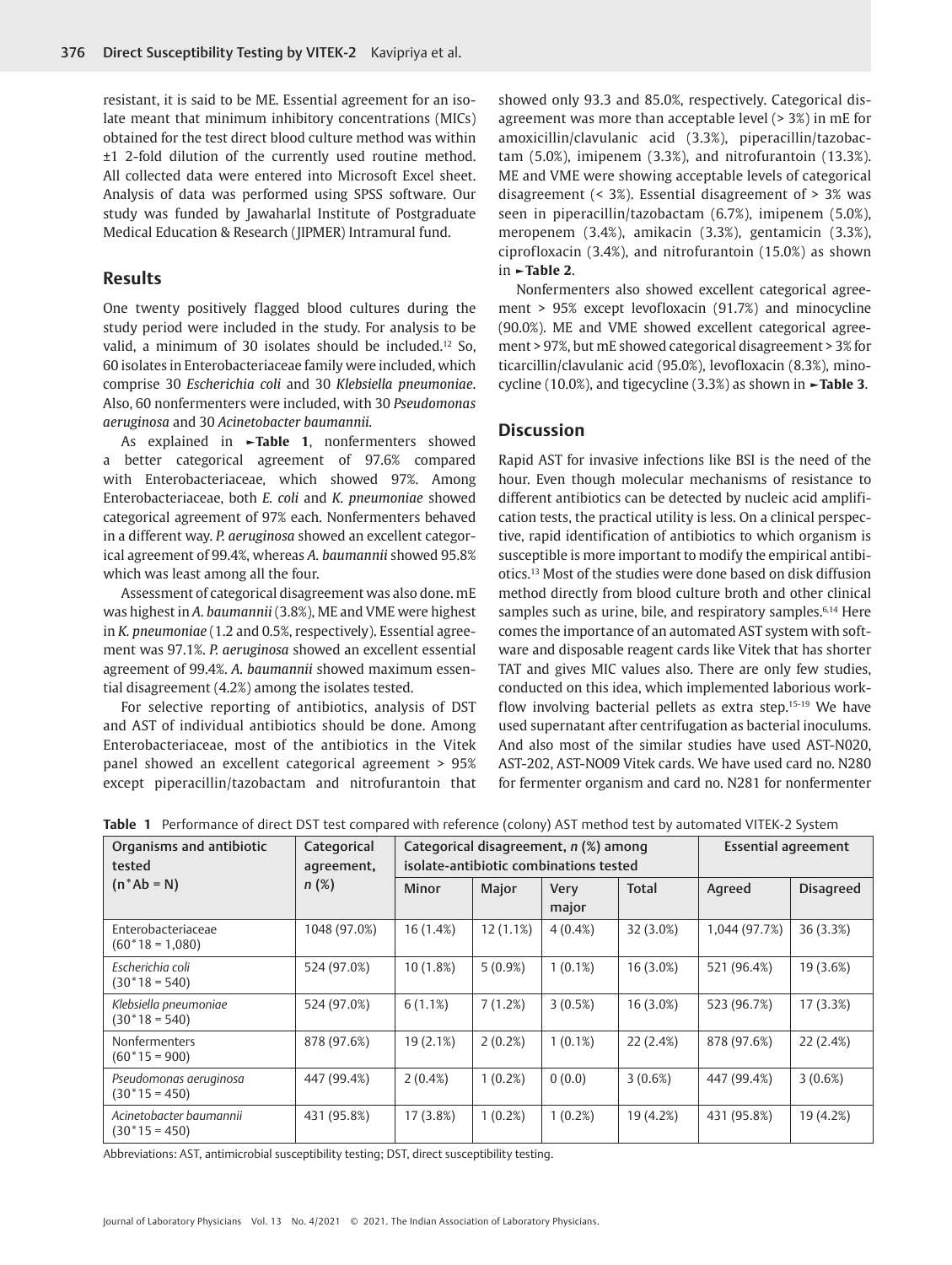| Enterobacteriaceae                | Categorical<br>agreement,<br>$n(\%)$ |              | Categorical disagreement n (%) |                      | <b>Essential agreement</b> |             |                  |
|-----------------------------------|--------------------------------------|--------------|--------------------------------|----------------------|----------------------------|-------------|------------------|
| (60)                              |                                      | <b>Minor</b> | <b>Major</b>                   | <b>Very</b><br>major | <b>Total</b>               | Agreed      | <b>Disagreed</b> |
| Ampicillin                        | 60 (100.0%)                          | $0(0.0\%)$   | $0(0.0\%)$                     | $0(0.0\%)$           | $0(0.0\%)$                 | 60 (100.0%) | $0(0.0\%)$       |
| Amoxicillin/ clavulanic<br>acid   | 58 (96.7%)                           | 2(3.3%)      | $0(0.0\%)$                     | $0(0.0\%)$           | 2(3.3%)                    | 58 (96.7%)  | $2(3.3\%)$       |
| Piperacillin/<br>tazobactam       | 56 (93.3%)                           | 3(5.0%)      | 1(1.7%)                        | $0(0.0\%)$           | 4(6.7%)                    | 56 (93.3%)  | 4(6.7%)          |
| Cefuroxime                        | 59 (98.3%)                           | 0(0.0)       | 1(1.7%)                        | $0(0.0\%)$           | 1(1.7%)                    | 59 (98.3%)  | 1(1.7%)          |
| Cefuroxime axetil                 | 59 (98.3%)                           | 0(0.0)       | 1(1.7%)                        | 0(0.0)               | 1(1.7%)                    | 59 (98.3%)  | 1(1.7%)          |
| Ceftriaxone                       | 59 (98.3%)                           | 0(0.0)       | 1(1.7%)                        | 0(0.0)               | 1(1.7%)                    | 59 (98.3%)  | 1(1.7%)          |
| Cefoperazone/<br>sulbactam        | 59 (98.3%)                           | 0(0.0)       | 1(1.7%)                        | 0(0.0)               | 1(1.7%)                    | 59 (98.3%)  | 1(1.7%)          |
| Cefepime                          | 59 (98.3%)                           | 0(0.0)       | 0(0.0)                         | 1(1.7%)              | 1(1.7%)                    | 59 (98.3%)  | 1(1.7%)          |
| Imipenem                          | 57 (95.0%)                           | 2(3.3%)      | 1(1.7%)                        | $0(0.0\%)$           | 3(5.0%)                    | 57 (95.0%)  | 3(5.0%)          |
| Meropenem                         | 58 (96.6%)                           | 0(0.0)       | 1(1.7%)                        | 1(1.7%)              | 2(3.4%)                    | 58 (96.6%)  | 2(3.4%)          |
| Amikacin                          | 59 (98.3%)                           | 0(0.0)       | 1(1.7%)                        | 0(0.0)               | 1(1.7%)                    | 58 (96.7%)  | 2(3.3%)          |
| Gentamicin                        | 59 (98.3%)                           | 0(0.0)       | 1(1.7%)                        | 0(0.0)               | 1(1.7%)                    | 58 (96.7%)  | 2(3.3%)          |
| Nalidixic acid                    | 60 (100.0%)                          | 0(0.0)       | 0(0.0)                         | 0(0.0)               | 0(0.0)                     | 60 (100.0%) | 0(0.0)           |
| Ciprofloxacin                     | 58 (96.6%)                           | 1(1.7%)      | 1(1.7%)                        | 0(0.0)               | 2(3.4%)                    | 58 (96.6%)  | $2(3.4\%)$       |
| Tigecycline                       | 59 (98.3%)                           | 0(0.0)       | 1(1.7%)                        | 0(0.0)               | 1(1.7%)                    | 59 (98.3%)  | 1(1.7%)          |
| Nitrofurantoin                    | 51 (85.0%)                           | 8(13.3)      | 0(0.0)                         | 1(1.6%)              | 9(15.0%)                   | 51 (85.0%)  | $9(15.0\%)$      |
| Colistin                          | 59 (98.3%)                           | 0(0.0)       | 1(1.7%)                        | 0(0.0)               | 1(1.7%)                    | 59 (98.3%)  | 1(1.7%)          |
| Trimethoprim/<br>sulfamethoxazole | 59 (98.3%)                           | 0(0.0)       | 0(0.0)                         | 1(1.7%)              | 1(1.7%)                    | 59 (98.3%)  | 1(1.7%)          |

**Table 2** Performance of direct DST test compared with reference (colony) AST method test for *Enterobacteriaceae* by VITEK-2 system

Abbreviations: AST, antimicrobial susceptibility testing; DST, direct susceptibility testing.

organism that were easily available and routinely used card in most of the laboratories.

Barnini et al<sup>15</sup> conducted similar study in Italy in 2014, where they used MALDI-TOF MS for identification and AST by Vitek-2. But their accordance of direct AST result with culture AST was less than our study. Usage of serum separator tubes or short-term subculture in liquid medium may be the reason for that. In Belgium, Maelegheer and Nulens<sup>16</sup> did similar study in 2016, where they got a better concordance of 98.9% than our study. They microcentrifuged positive blood sample and MALDI-TOF identification and AST by BD Phoenix was performed. Study by Mauri et al<sup>17</sup> showed an excellent categorical agreement of 98.1% and essential agreement of 97.7%. They used MALDI-TOF mass spectrometry identification and automated AST.

Among the isolates tested, *A. baumannii* showed maximum essential disagreement (4.2%). mE was highest in *A. baumannii*, whereas ME and VME were highest in *K. pneumoniae*, but they were within the acceptable range (< 3%). But in study by Mauri et al, ME and VME were not reported in *K. pneumoniae.* Analysis of drug–bug combination showed essential agreement less than allowed level (< 95%) in Enterobacteriaceae piperacillin, tazobactam, and nitrofurantoin, with no ME and

VME. Amoxiclav, Piptaz, and nitrofurantoin were showing mE for Enterobacteriaceae, which was observed in study done by Mauri et al also.<sup>17</sup> In nonfermenters, levofloxacin and minocycline showed essential agreement less than 95%. MEs and VMEs were not reported. Pan et al showed less essential agreement (< 95%) for meropenem, imipenem, cefepime, ceftriaxone, and ceftazidime, which was not reflected in our study.18

In this study we demonstrated that Vitek-2 can be used to provide rapid, highly accurate susceptibility reports directly from positive blood cultures with Enterobacteriaceae and nonfermenters. The advantages of using Vitek include widespread availability in majority of laboratories around the globe, so that the need for additional equipment and facilities can be circumvented. Less hands-on time and low additional cost are the added advantages. Moreover, there is no need of dedicated manpower to perform the test.<sup>19</sup> In a study conducted by Höring et al, comparing Vitek-2 and BD Phoenix for direct blood culture inoculation, Vitek-2 demonstrated higher test accuracy.<sup>20</sup>

Finally, in addition to the high performance for rapid AST, our method reduced the TAT also considerably.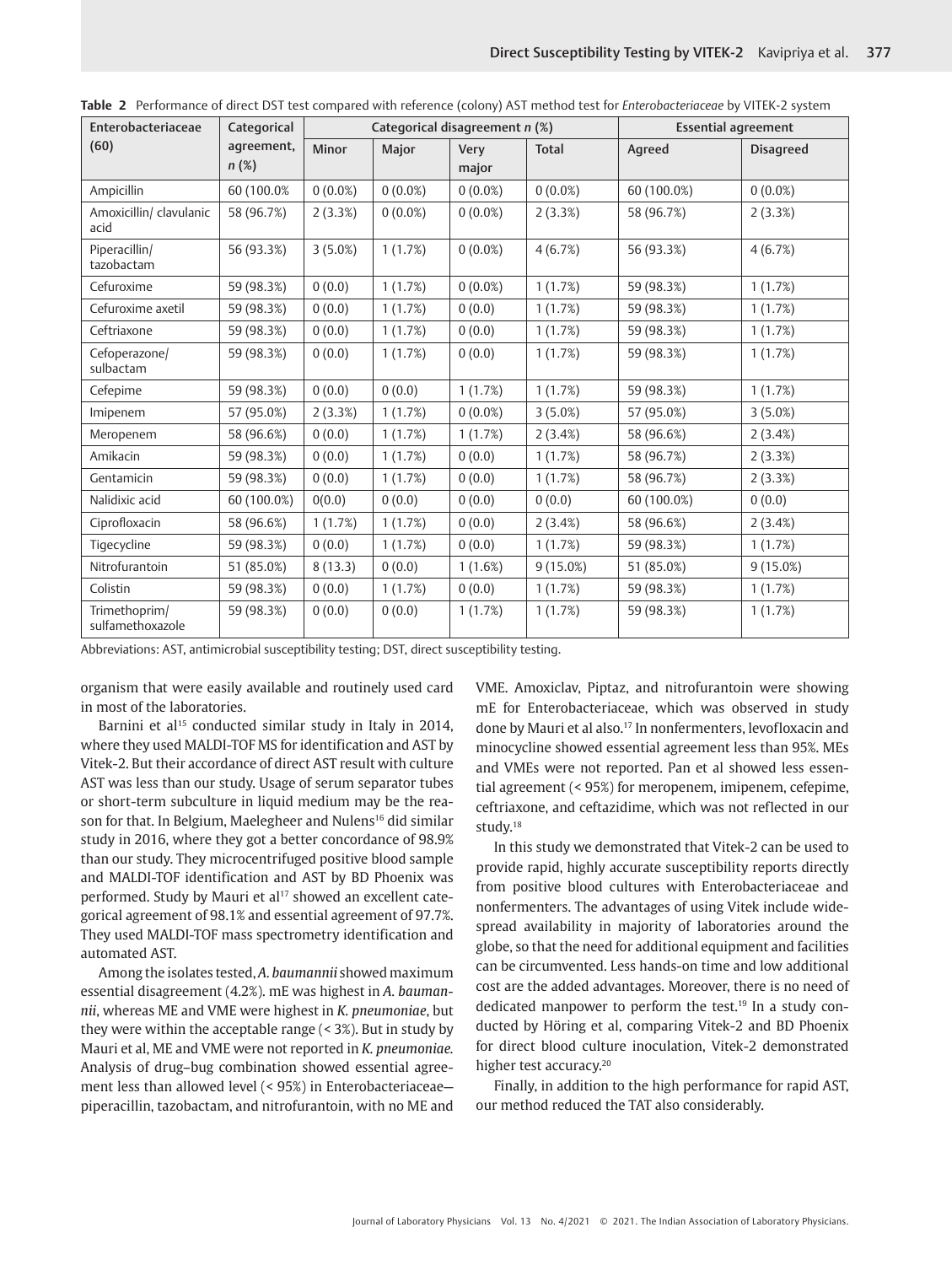| Nonfermenter                | Categorical   | Categorical disagreement (%) |         |            | <b>Essential agreement</b> |             |                  |
|-----------------------------|---------------|------------------------------|---------|------------|----------------------------|-------------|------------------|
| (60)                        | agreement (%) | <b>Minor</b>                 | Major   | Very major | <b>Total</b>               | Agreed      | <b>Disagreed</b> |
| Ticarcillin/clavulanic acid | 57 (95.0%)    | 3(5.0%)                      | 0(0.0)  | 0(0.0)     | 3(5.0%)                    | 57 (95.0%)  | 3(5.0%)          |
| Piperacillin/tazobactam     | 59 (98.3%)    | 0(0.0)                       | 1(1.7%) | 0(0.0)     | 1(1.7%)                    | 59 (98.3%)  | 1(1.7%)          |
| Ceftazidime                 | 60 (100.0%)   | 0(0.0)                       | 0(0.0)  | 0(0.0)     | 0(0.0)                     | 60 (100.0%) | 0(0.0)           |
| Cefoperazone/sulbactam      | 59 (98.3%)    | 1(1.7%)                      | 0(0.0)  | 0(0.0)     | 1(1.7%)                    | 59 (98.3%)  | 1(1.7%)          |
| Cefepime                    | 60 (100.0%)   | 0(0.0)                       | 0(0.0)  | 0(0.0)     | 0(0.0)                     | 60 (100.0%) | 0(0.0)           |
| Doripenem                   | 60 (100.0%)   | 0(0.0)                       | 0(0.0)  | 0(0.0)     | 0(0.0)                     | 60 (100.0%) | 0(0.0)           |
| Imipenem                    | 60 (100.0%)   | 0(0.0)                       | 0(0.0)  | 0(0.0)     | 0(0.0)                     | 60 (100.0%) | 0(0.0)           |
| Meropenem                   | 60 (100.0%)   | 0(0.0)                       | 0(0.0)  | 0(0.0)     | 0(0.0)                     | 60 (100.0%) | 0(0.0)           |
| Amikacin                    | 59 (98.3%)    | 0(0.0)                       | 0(0.0)  | 1(1.7%)    | 1(1.7%)                    | 59 (98.3%)  | 1(1.7%)          |
| Gentamicin                  | 59 (98.3%)    | 1(1.7%)                      | 0(0.0)  | 0(0.0)     | 1(1.7%)                    | 59 (98.3%)  | 1(1.7%)          |
| Ciprofloxacin               | 59 (98.3%)    | 1(1.7%)                      | 0(0.0)  | 0(0.0)     | 1(1.7%)                    | 59 (98.3%)  | 1(1.7%)          |
| Levofloxacin                | 55 (91.7%)    | 5(8.3%)                      | 0(0.0)  | 0(0.0)     | 5(8.3%)                    | 55 (91.7%)  | 5(8.3%)          |
| Minocycline                 | 54 (90.0%)    | $6(10.0\%)$                  | 0(0.0)  | 0(0.0)     | $6(10.0\%)$                | 54 (90.0%)  | 6(10.0%)         |
| Tigecycline                 | 57 (95.0%)    | 2(3.3%)                      | 1(1.6%) | 0(0.0)     | 3(5.0%)                    | 57 (95.0%)  | 3(5.0%)          |
| Colistin                    | 60 (100.0%)   | 0(0.0)                       | 0(0.0)  | 0(0.0)     | 0(0.0)                     | 60 (100.0%) | 0(0.0)           |

**Table 3** Performance of direct test compared with reference (colony) test for nonfermenters by VITEK-2 system

## **Conclusion**

The new procedure of doing direct AST from blood culture represents a simple, effective technique that can reduce the TAT by 24 hours, which in turn benefits the patient outcome by reducing the mortality, time to de-escalation, length of stay, and antibiotic-related side effects like *Clostridium difficile* infection.

#### **Conflict of Interest**

None.

#### **References**

- 1 Lemos TC, Cogo LL, Maestri AC, Hadad M, Nogueira KDS. Is it possible to perform bacterial identification and antimicrobial susceptibility testing with a positive blood culture bottle for quick diagnosis of bloodstream infections? Rev Soc Bras Med Trop 2018;51(2):215–218
- 2 Klouche M, Schröder U. Rapid methods for diagnosis of bloodstream infections. Clin Chem Lab Med 2008;46(7):888–908
- 3 Søgaard M, Nørgaard M, Schønheyder HC. First notification of positive blood cultures and the high accuracy of the gram stain report. J Clin Microbiol 2007;45(4):1113–1117
- 4 Nain J, Deepashree R, Tamang P, et al. Comparison of four different methods of smear preparation for gram staining of positively flagged automated blood culture bottles. J Curr Res Sci Med 2018;4(2):98
- 5 Kumar A, Roberts D, Wood KE, et al. Duration of hypotension before initiation of effective antimicrobial therapy is the critical determinant of survival in human septic shock. Crit Care Med 2006;34(6):1589–1596
- 6 Rajshekar D, Chaudhari KV, Bhat P, et al. Evaluation of performance of direct disk diffusion test from positively flagged blood culture broth: a large scale study from South India. J Lab Physicians 2019;11(2):154–160
- 7 Hazelton B, Thomas LC, Olma T, et al. Rapid and accurate direct antibiotic susceptibility testing of blood culture broths using MALDI Sepsityper combined with the BD Phoenix automated system. J Med Microbiol 2014;63(Pt 12):1590–1594
- 8 Heather CS, Maley M. Automated direct screening for resistance of Gram-negative blood cultures using the BD Kiestra WorkCell. Eur J Clin Microbiol Infect Dis 2018;37(1):117–125
- 9 Coyle MB, McGonagle LA, Plorde JJ, Clausen CR, Schoenknecht FD. Rapid antimicrobial susceptibility testing of isolates from blood cultures by direct inoculation and early reading of disk diffusion tests. J Clin Microbiol 1984;20(3):473–477
- 10 Jorgensen JH. Selection criteria for an antimicrobial susceptibility testing system. J Clin Microbiol 1993;31(11):2841–2844
- 11 std . ISO 20776–1:2006—Clinical laboratory testing and in vitro diagnostic test systems-Susceptibility testing of infectious agents and evaluation of performance of antimicrobial susceptibility test devices—part 2: Evaluation of performance of antimicrobial susceptibility test devices. Available at: https://www.iso.org/standard/41631.html. Accessed June 17, 2021/std
- 12 Jenkins SG, Schuetz AN. Current concepts in laboratory testing to guide antimicrobial therapy. Mayo Clin Proc 2012;87(3):290–308
- 13 Hogan CA, Watz N, Budvytiene I, Banaei N. Rapid antimicrobial susceptibility testing by VITEK®2 directly from blood cultures in patients with Gram-negative rod bacteremia. Diagn Microbiol Infect Dis 2019;94(2):116–121
- 14 Coorevits L, Boelens J, Claeys G. Direct susceptibility testing by disk diffusion on clinical samples: a rapid and accurate tool for antibiotic stewardship. Eur J Clin Microbiol Infect Dis 2015;34(6):1207–1212
- 15 Barnini S, Brucculeri V, Morici P, Ghelardi E, Florio W, Lupetti A. A new rapid method for direct antimicrobial susceptibility testing of bacteria from positive blood cultures. BMC Microbiol 2016;16(1):185
- 16 Maelegheer K, Nulens E. Same-day identification and antibiotic susceptibility testing on positive blood cultures: a simple and inexpensive procedure. Eur J Clin Microbiol Infect Dis 2017;36(4):681–687
- 17 Mauri C, Principe L, Bracco S, et al. Identification by mass spectrometry and automated susceptibility testing from positive bottles: a simple, rapid, and standardized approach to reduce the turnaround time in the management of blood cultures. BMC Infect Dis 2017;17(1):749